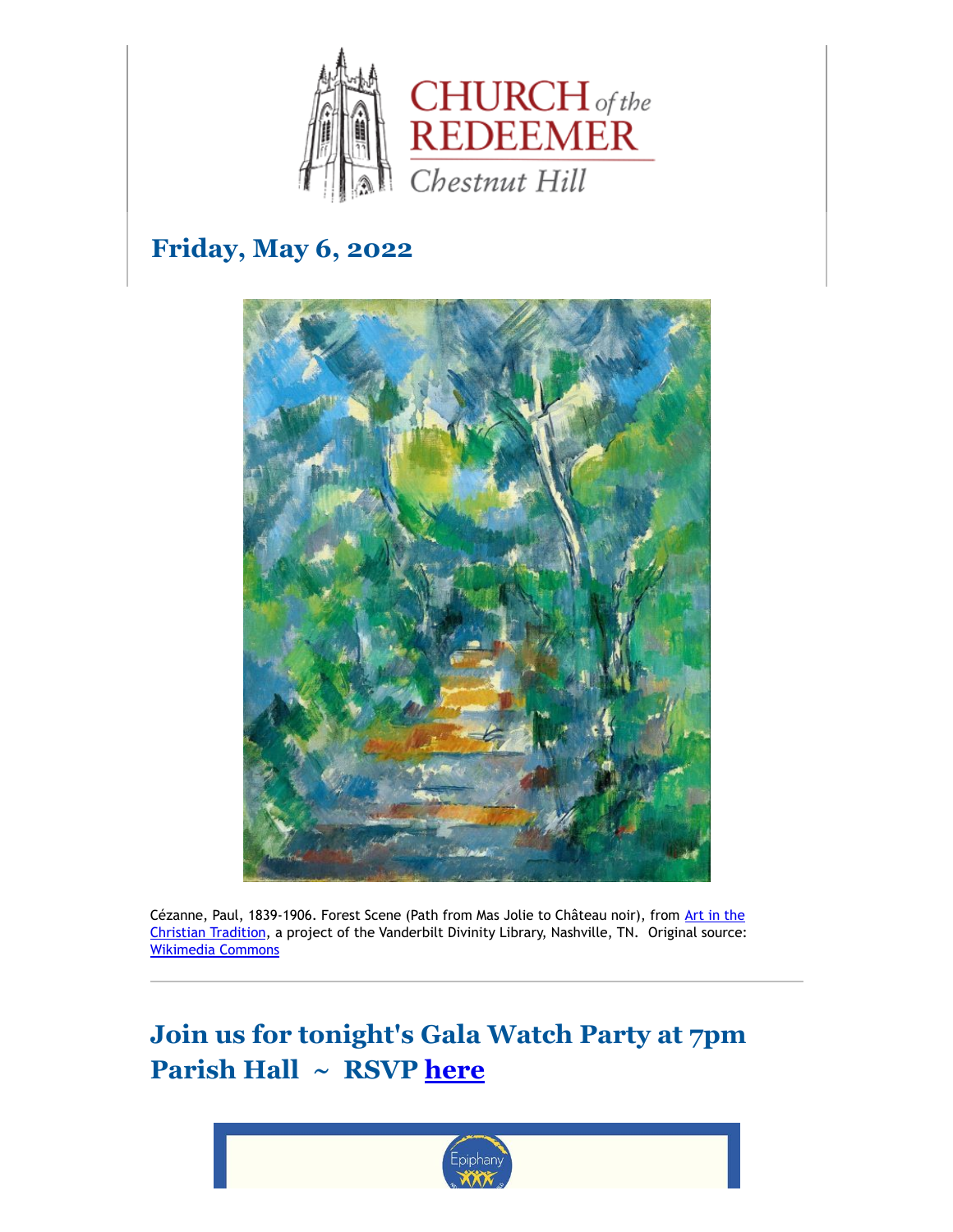

### **Redeemer's Fundraising Page for the Epiphany School**

If you would like to learn more about Epiphany and support its important work, please visit the Redeemer fundraising page. [Donations will be multiplied by a generous donor](https://give.epiphanyschool.com/fundraiser/3894017.) who is offering a \$250K matching gift challenge.

### **Worship services on Sunday, May 8th**

Join us for our Holy Eucharist services at 8am and 5pm and our Morning Prayer service at 10am. The 10an and 5pm services will be livestreamed on **[Facebook](https://www.facebook.com/redeemerchestnuthill)** and **[YouTube](https://www.youtube.com/channel/UCuF2ATr93WfFYaj4XlyKKDw)**.

**The Sunday leaflets** are also located on the Redeemer website. Look for the **'Worship & Leaflets'** tab. You can access the page **[here.](https://www.redeemerchestnuthill.org/worship-services)**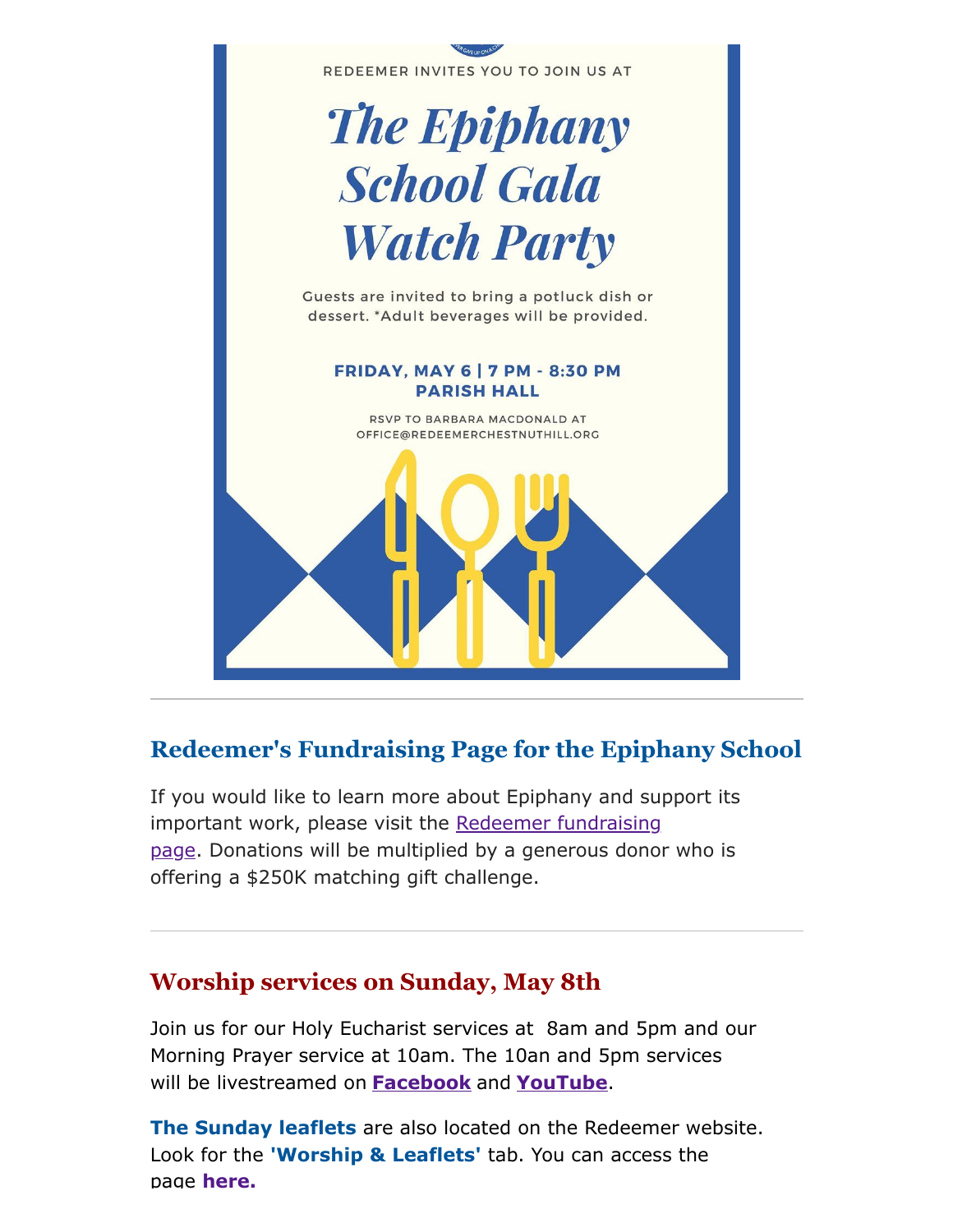**[10am Sunday, May 8th leaflet >](https://drive.google.com/file/d/1mUcw2ws6rtPD3FmRdqxB2d0Kc78gqRc7/view?usp=sharing)**

## **Readings for Sunday, May 8, 2022**

[Acts 9:36-43](https://lectionarypage.net/YearC_RCL/Easter/CEaster4_RCL.html#ot1) [Revelation 7:9-17](https://lectionarypage.net/YearC_RCL/Easter/CEaster4_RCL.html#nt1) [John 10:22-30](https://lectionarypage.net/YearC_RCL/Easter/CEaster4_RCL.html#gsp1) [Psalm 23](https://lectionarypage.net/YearC_RCL/Easter/CEaster4_RCL.html#ps1)

**[5pm Sunday, May 8th Evensong leaflet >](https://drive.google.com/file/d/1mb2R_cWKZmtPn32bLU9rqbcUxVwBs6cU/view?usp=sharing)**

# **Help Feed BC Students during their Finals Week**



We are thrilled that Redeemer will again be hosting BC students during the upcoming finals period! -- and we are looking for volunteers to help feed those students! If you are able to provide dinner for approximately 10 students (served around 6:00 pm each evening) on any evening between Friday May 6th and Sunday May 15th, please email BC Chaplain Megan Holding at [megan.holding@bc.edu](mailto:megan.holding@bc.edu)

Redeemer's gift of warm hospitality is so appreciated by the students, and is a wonderful gift to them and to the Diocese's efforts to minister to and with our young adults! Many, many thanks!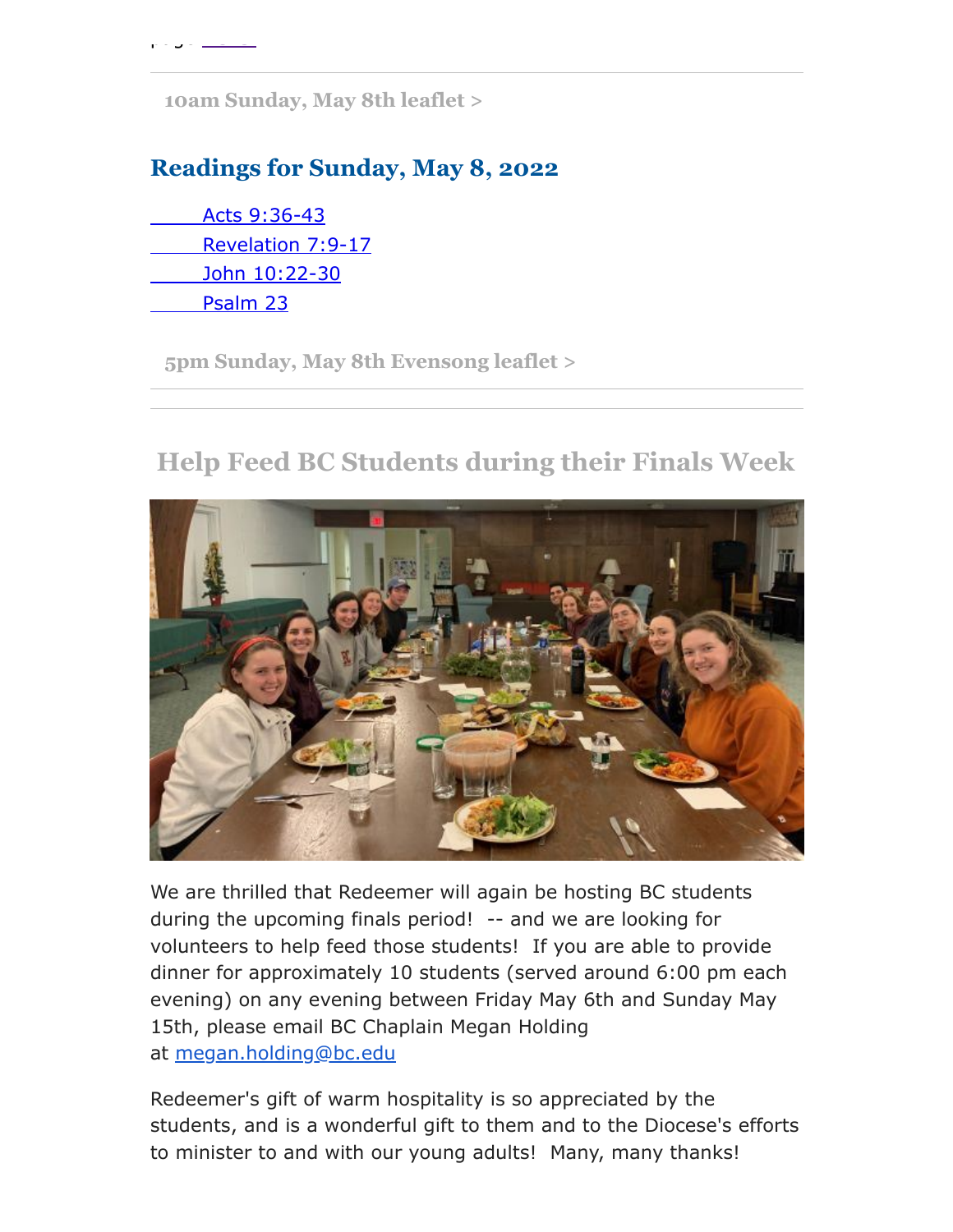

## **We need your help to get to the end of the school year!**

FUEL volunteers pack and deliver hundreds of bags of groceries every week and we rely on your donations of food and your help packing the bags.

As the school year winds down, so does FUEL. We need your help, however, to get to the end of the school year. **We especially need boxes of cereal, either 10-12 oz. or individual serving boxes. Cans of tuna are also in short supply** as we pack 140 cans every other week.

**[Please sign up here](https://www.redeemerchestnuthill.org/EmailTracker/LinkTracker.ashx?linkAndRecipientCode=Fvws2JeO%2brUltxXfbD%2bc7gwkPEvGZPe527p5WZjqcx5PtdVYQyTnfXG9vBJV1AqZHpGDgSYmy9Bzlt51sf8HAe%2fwlDxFtFQyZN%2bsaCTPJ2U%3d)** to sort and pack when you can. There are many opportunities available in the final five weeks. Thank you!

--Velura Perry



#### **Join Barrie Rose for Embodied Prayer Wednesdays, 5:30-6:30pm & Thursdays, 10:30-11:30am In the Undercroft**

The class is held Wednesdays from 5:30-6:30pm and Thursdays from 10:30-11:30am in the undercroft of the church. We have our base flow/curriculum based on the Christian theologian St. Dominic's (1170-1221) *Nine Ways of Prayer.*

Everyone is welcome (12 and up) please bring comfortable exercise clothes (since the class is movement-based) as well as a heart open to engage God in prayer in and through the body and breathe. If you have a yoga mat you would like to bring feel free to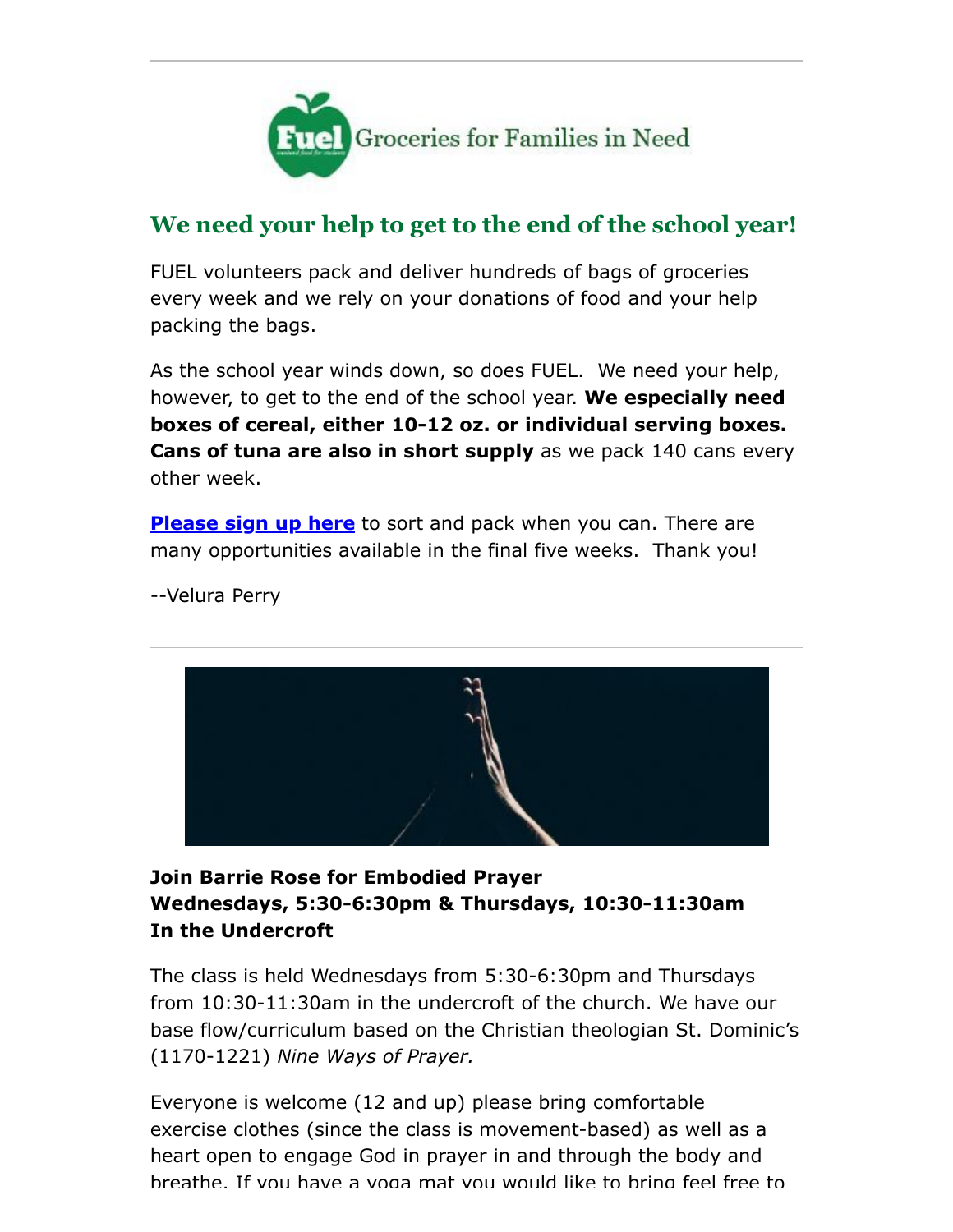breathe. If you have a yoga mat you would like to bring feel free to bring it, we also have Sela mats, blocks, and straps available on site.

*Barrie Rose will be teaching the Sela class. She has a background in dance as well as in teaching ballet, she is a certified yoga instructor (trained in Nepal) and has a master's degree in spirituality (from Boston College).*



**A new note for Sunflowers for Ukraine** "How are your sunflowers growing?"

By now all seeds should have germinated. If they have not , then water them more often! If you have several seedlings in a pot, it is time to weed out some - saving one of two per pot. It is still too cold to put them out so keep them in a sunny spot and water.

It is good to wait until Memorial Day to plant them outside when there is no frost. It might also be good to put some wire around them so the bunnies won't eat them. As they get bigger, you should stake them to give them support.

Remember to say the prayer and think about the people in Ukraine. Questions? Email **Anne Grandin** or sunflower expert: [Chuck Farber](https://www.redeemerchestnuthill.org/chuck%20farchar@aol.com)

*Rev. Mike Dangelo's Prayer*

*Dear God, Ruler of the Nations and Prince of Peace,*

*We give you thanks for the good earth warmed by the coming of spring and the gentle rains which water it. We thank you for these seeds which hold within themselves the secret life that will soon break forth into holy light. As we plant these seeds we remember before you the people of Ukraine who claim this flower as a symbol of their nation. We ask you, Gracious Lord, to break the sword of war in their land, and restore the homes and lives destroyed in violence. May these flowers bloom, and in them may we know the hope of your risen Son our savior Jesus Christ in whose name we pray Amen*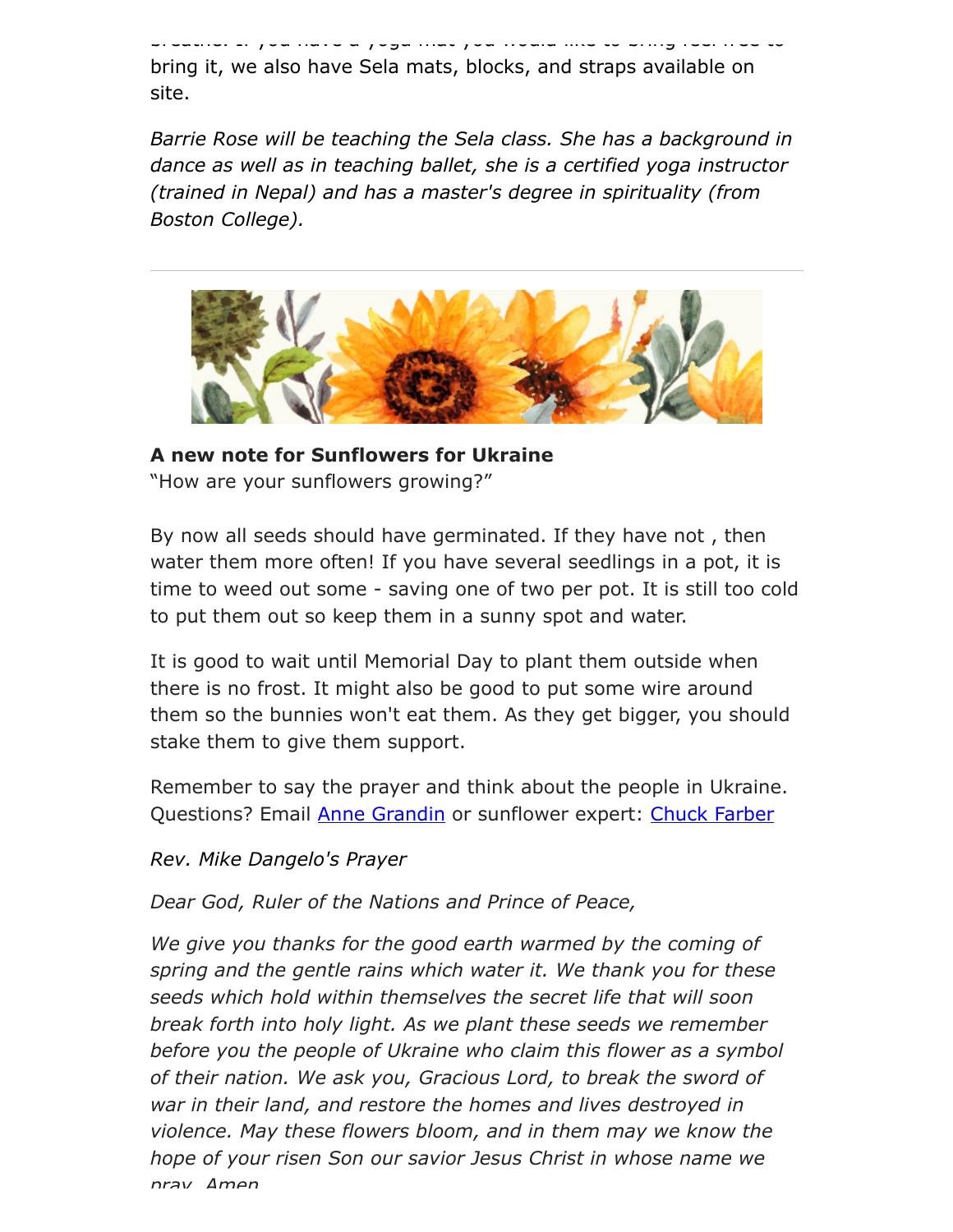### **Join us for Adult Bible Study Sunday mornings and throughout the week!**

#### **Here are the many opportunities for Bible Study. All are invited!**

Sunday Mornings, 9-9:45am, in person or [Join Zoom Meeting](https://us02web.zoom.us/j/86566228912?pwd=aGxWTU1PU3Y3TDZsVTdmbXg2UnNvZz09)

[Wednesday morning Men's Bible Study, 7-8am,](https://us02web.zoom.us/j/89392200698?pwd=czIzYmlKT1JCRmkrdlBFM2lJaGdkZz09) in person or Join Zoom Meeting

Thursday morning Women's Bible Study, 9-10:30am - in person or [Join Zoom Meeting](https://us02web.zoom.us/j/82431832126?pwd=ZXBLQUFnL2haSEZyWll3b0R0MEpmUT09#success#success)

First Monday of the Month Bible Study over lunch on Zoom, 12:15 - 1:30pm. [Join Zoom Meeting](https://cambridgeassociates.zoom.us/j/4580616678?pwd=akl5c0tvL0tQdUo3cFJZVWlZS2QvZz09). For more information please email [Graeme Mills](mailto:gmills@cambridgeassociates.com).

**We hope you will join us!**

### **Rev. Mike Dangelo will be preaching at St. Stephen's Episcopal Church on May 22nd**

For those of you why would like to see the service and hear Mike's sermon, it will be will be streamed on the St. Stephen's website.

### **Children's & Teens' Events**

Check your weekend (either Friday or Saturday) email for links for Sunday School (3yo-6th grade), Middle School Youth Group (5-8th grade), Confirmation Class, and High School Youth Group. Email **[Barrie Rose](mailto:families@redeemerchestnuthill.org)** if you'd like to be on the list!

#### **Redeemer Calendar**

The Parish Calendar Listings can be found [here.](https://calendar.google.com/calendar/b/1/r/week/2020/8/19?tab=mc&pli=1)